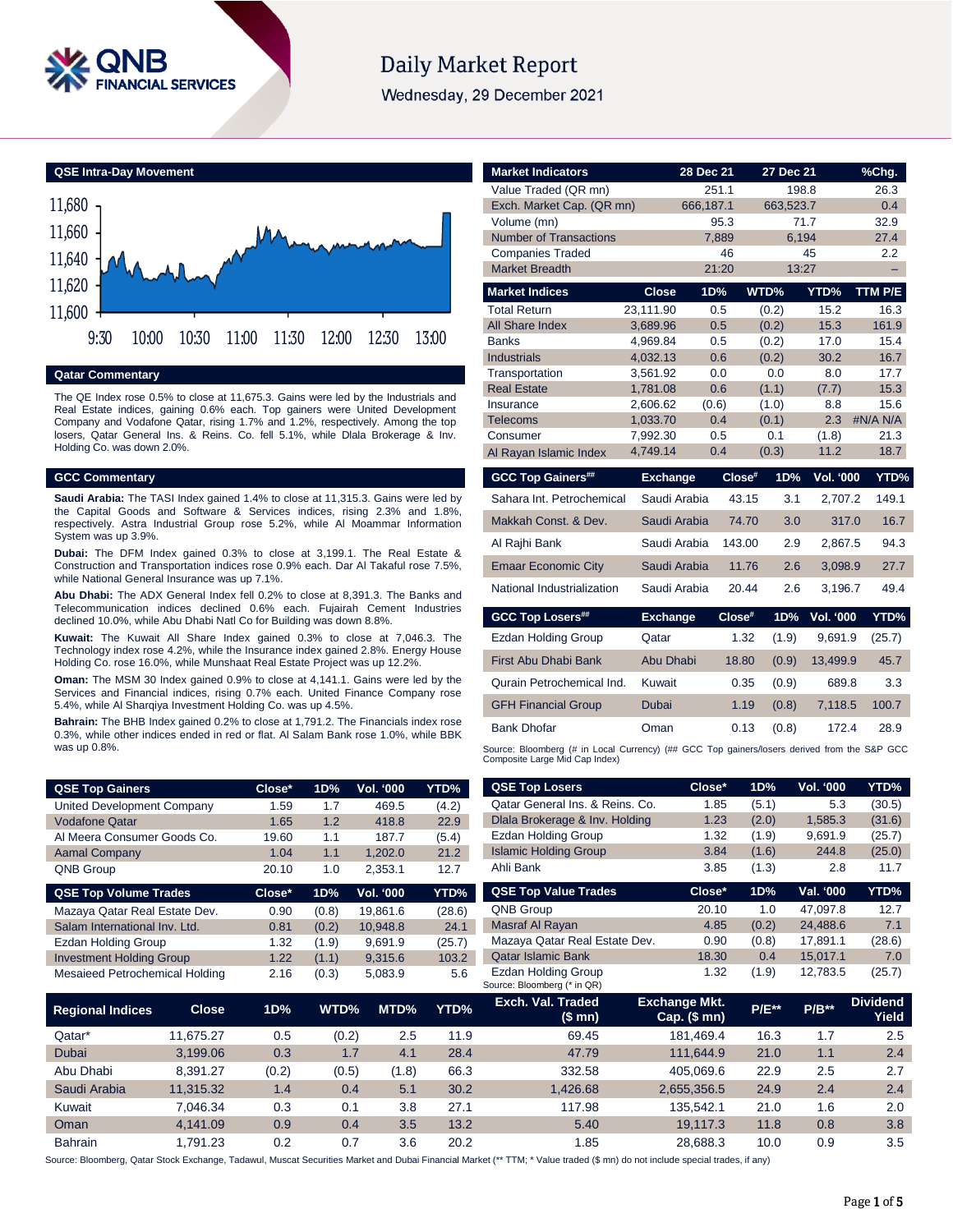# **Qatar Market Commentary**

- The QE Index rose 0.5% to close at 11,675.3. The Industrials and Real Estate indices led the gains. The index rose on the back of buying support from GCC, Arab and foreign shareholders despite selling pressure from Qatari shareholders.
- United Development Company and Vodafone Qatar were the top gainers, rising 1.7% and 1.2%, respectively. Among the top losers, Qatar General Ins. & Reins. Co. fell 5.1%, while Dlala Brokerage & Inv. Holding Co. was down 2.0%.
- Volume of shares traded on Tuesday rose by 32.9% to 95.3mn from 71.7mn on Monday. However, as compared to the 30-day moving average of 119.9mn, volume for the day was 20.5% lower. Mazaya Qatar Real Estate Dev. and Salam International Inv. Ltd. were the most active stocks, contributing 20.8% and 11.5% to the total volume, respectively.

| <b>Overall Activity</b>        | Buy %*   | Sell %*  | Net (QR)         |
|--------------------------------|----------|----------|------------------|
| Qatari Individuals             | 30.34%   | 39.78%   | (23,708,492.8)   |
| <b>Qatari Institutions</b>     | 19.34%   | 32.96%   | (34, 196, 256.5) |
| Qatari                         | 49.67%   | 72.74%   | (57, 904, 749.3) |
| <b>GCC Individuals</b>         | 0.52%    | 0.19%    | 848,347.4        |
| <b>GCC</b> Institutions        | 3.30%    | 2.49%    | 2,035,990.2      |
| <b>GCC</b>                     | 3.82%    | 2.67%    | 2,884,337.6      |
| Arab Individuals               | 10.28%   | 9.26%    | 2,550,667.0      |
| <b>Arab Institutions</b>       | $0.00\%$ | $0.00\%$ |                  |
| Arab                           | 10.28%   | 9.26%    | 2,550,667.0      |
| <b>Foreigners Individuals</b>  | 3.41%    | 2.73%    | 1,722,821.0      |
| <b>Foreigners Institutions</b> | 32.82%   | 12.60%   | 50,746,923.7     |
| <b>Foreigners</b>              | 36.23%   | 15.33%   | 52,469,744.7     |

Source: Qatar Stock Exchange (\*as a % of traded value)

# **Global Economic Data and Earnings Calendar**

## **Global Economic Data**

| <b>Date</b> | Market | Source                                 | <b>Indicator</b>                 | Period | Actual | <b>Consensus</b> | <b>Previous</b> |
|-------------|--------|----------------------------------------|----------------------------------|--------|--------|------------------|-----------------|
| $12 - 28$   | Japan  | Ministry of Economy Trade and Industry | Jobless Rate                     | Nov    | 2.80%  | 2.70%            | 2.70%           |
| $12 - 28$   | Japan  | Ministry of Economy Trade and Industry | <b>Industrial Production MoM</b> | Nov P  | 7.20%  | 4.80%            | $1.80\%$        |
| $12 - 28$   | Japan  | Ministry of Economy Trade and Industry | Industrial Production YoY        | Nov P  | 5.40%  | 2.90%            | $-4.10\%$       |

Source: Bloomberg (s.a. = seasonally adjusted; n.s.a. = non-seasonally adjusted; w.d.a. = working day adjusted)

### **Earnings Calendar**

| <b>QNBK</b><br>QNB Group<br>11-Jan-22<br>Due<br><b>ABQK</b><br>$13 - Jan-22$<br>Ahli Bank<br>Due | Tickers | <b>Company Name</b> | Date of reporting 4Q2021 results | No. of days remaining | <b>Status</b> |
|--------------------------------------------------------------------------------------------------|---------|---------------------|----------------------------------|-----------------------|---------------|
|                                                                                                  |         |                     |                                  |                       |               |
|                                                                                                  |         |                     |                                  |                       |               |

Source: QSE

# **News**

**Qatar** 

- **ORDS EGM approves US\$6bn merger of ops in Ooredoo-CK Hutchison deal –** With reference to the previous announcement regarding the proposed merger between Ooredoo ("ORDS") and CK Hutchison Holdings Limited ("CK Hutchison") – Ticker: HK0001 (together the "Parties"), The Extraordinary General Meeting of Shareholders (EGM's) held on December 28, 2021 at Indosat Ooredoo's head office has approved the merger of their respective telecommunications businesses in Indonesia, PT Indosat Tbk ("Indosat Ooredoo") and PT Hutchison 3 Indonesia ("H3I"). Vikram Sinha will be Chief Executive Officer of the new entity. (Company Press Release)
- **MRDS announces completion of a commercial transaction –** Mazaya Real Estate Development (MRDS) announced the completion of a commercial transaction consisting of the purchase of a residential complex consisting of 42 villas in The Muaither area, and the value of the transaction is QR66,500,000. (QSE)
- **BLDN announces board of directors meeting results –** Baladna (BLDN) announced the results of its Board of Directors' meeting held on December 27, 2021 and approved (a) Acknowledged the Minutes of the last Board of Directors meeting dated October 28, 2021. (b) Approved Baladna's Budget for the year 2022. (c) Approved Baladna's Board of

Directors meetings calendar "tentative" for the year 2022. (d) Approved the proposed amendments to the Company's Articles of Association in compliance with Law No. (8) of 2021 dated 29 July 2021, amending some provisions of the Commercial Companies No. (11) of 2015, and to carry out these amendments in line with the applicable law and regulations. (QSE)

 **Qatar's trade surplus widens by 15.8% on higher shipments of gas –** Qatar's merchandise trade surplus surged by a monthly rate of 15.8% in November, hitting QR24.5bn (\$6.7bn), data from the country's Planning and Statistics Authority showed. Exports – which includes both domestic goods and reexports – went up by 13.9% to reach QR34.3bn. Jumps in shipments of petroleum gas and other gaseous hydrocarbons drove this increase, as they rose by 18.9%. In annual terms, exports soared by 106.6% in November. Observing the destination of these shipments, China received the bulk, purchasing 14.8% of Qatari exports. Japan and South Korea followed, with shares of 13.1% and 10.4%, respectively. Meanwhile, Qatar's imports experienced a monthly hike of 9.6% to stand at QR9.8bn during November, the authority said. Purchases of electrical apparatus for line, telephony and telephone sets underwent the highest rise, going up by 18.3%. Imports were 29.6% higher in November from a year ago. Again, China was the main partner in providing goods, selling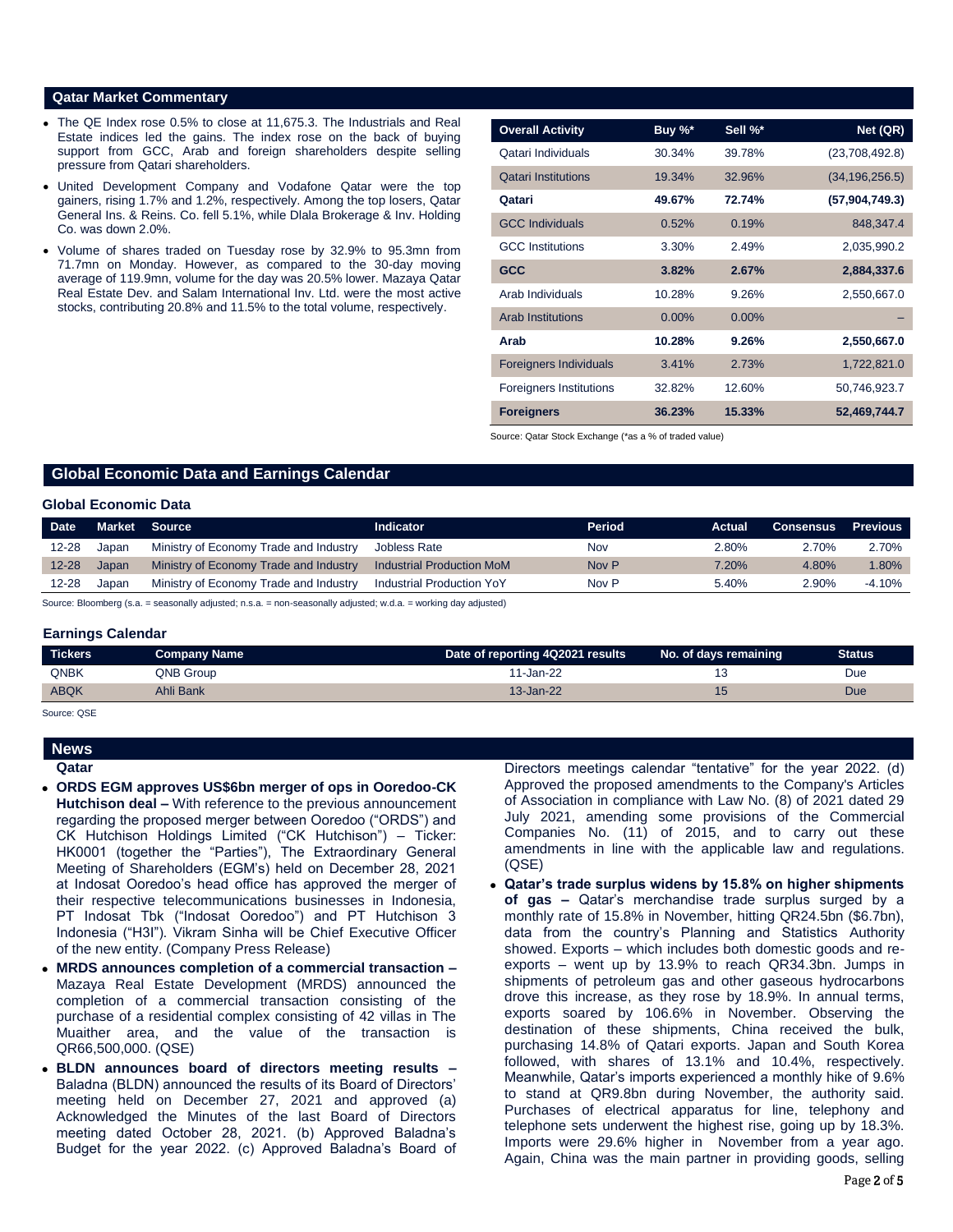18.8% of foreign goods bought by Qatar. The US and Germany came next with shares of 11.2% and 7.2%, respectively. (Bloomberg)

- **QCB: Qatar's macroeconomic environment expected to improve further with higher vaccination –** Qatar's macroeconomic environment is expected to further improve along with increasing rate of vaccination, Qatar Central Bank said in its latest Financial Stability Review. QCB noted that the budget allocation of additional QR72.1bn for major projects related to World Cup was expected to provide necessary impetus for development activities. Proactive response to the Covid-19 pandemic by the authorities facilitated the economy to be back on track within five to six months since the strict preventive measures to contain the spread of pandemic was initiated. The policy package (QR75bn) to counter the economic impacts from the pandemic consisting of monetary policy and macro-financial measures has positively impacted the macroeconomic environment. The financial market conditions remained broadly in order after initial reactions, QCB said in its 12th Financial Stability Review. "Qatar banking sector remained unscathed supported by higher capital buffers and ample market liquidity. Banks have also increased their provisioning to mitigate probable risk from credit quality," QCB said. QCB's "proactive move" to provide liquidity support to the banks brought positive sentiments which assisted the banks to improve their funded liquidity from both external and domestic sources. More broadly, the banking sector has improved its structural liquidity by lengthening the maturity structure and expanding the geographical diversity of its external sources of funding. "Overall, amidst the negative externalities from the pandemic, the banking sector in Qatar remained safe, sound and liquid," QCB noted. (Gulf-Times.com)
- **Activation of TIR transit system boosts trade –** The activation of TIR Transit Agreement in Qatar is contributing to the promotion of inter-national trade in the Middle East region. In June this year, the Inter-national Road Transport (TIR) system went live in Qatar, boosting the country's position as a strategic transport and trading partner and driving more efficient transport routes in the Gulf region. With Qatar set to host a series of major international events in the coming years, including the FIFA World Cup Qatar 2022, TIR is helping speed up supply chains, ensuring the secure and timely delivery of goods and services to and from the State. TIR, the only global transit system, allows goods to be transported from one country to another, via transit countries if needed, in sealed load compartments that are controlled by customs via a multilateral, mutually recognized and UN-backed system. (Peninsula Qatar) **International**
- **Japan's jobless rate rises to 2.8% in November –** Japan's jobless rate rose to 2.8% in November, while the availability of jobs matched that of the previous month, government data showed on Tuesday. The seasonally adjusted unemployment rate compared with 2.7% in October and a median forecast of 2.7% in a Reuters poll of economists. The jobs-to-applicants ratio was 1.15 in November, labor ministry data showed, unchanged from the previous month and lower than a Reuters poll forecast of 1.16. (Reuters)
- **China vows proactive moves to stabilize economy in 2022 –** China is seen adding stimulus to stabilize growth next year, with various ministries vowing more proactive measures to reverse the slowdown caused by a worsening property slump, weak consumption and the coronavirus. As downward pressure on the economy increases, China's top leaders made ensuring stability their top priority for next year, telling all regions and ministries to share responsibility in achieving that goal. Heeding the call, the central bank pledged to pro-actively introduce monetary policies

that are conducive to economic stability. The People's Bank of China will use a variety of monetary policy tools to keep liquidity "reasonable and ample" and ensure credit growth is stable, according to a statement on Monday evening after the bank's planning conference for 2022. On the same day, the finance ministry said it would proactively roll-out fiscal policies to stabilize growth, with greater cuts in taxes and fees planned for 2022. China's economy has slowed in recent months, with the property market slump hitting debt-laden developers and also undercutting industrial output, home prices falling, and investment and private consumption weak. The emergence of the omicron variant is an added threat to the economy as it could hit demand for exports and tighter restrictions at home could further damage spending. (Bloomberg)

- **Central Bank governor says China about to issue low-cost loans for emissions cuts –** China's central bank will by the end of the month issue a first batch of low-cost loans to financial institutions to enable carbon emissions cuts, state-owned Xinhua reported on Tuesday, citing an interview with central bank governor Yi Gang. The People's Bank of China (PBOC) in November said it would provide 60% of the loan principal taken out by financial institutions for carbon emission cuts, with a oneyear lending rate at 1.75%, without specifying when the lending would be issued. The measure is in line with China's broader goal to bring emissions to a peak before 2030 and achieve carbon neutrality by 2060, as well as to shelter the economy from the fallout of the COVID-19 pandemic. China's economy, the world's biggest after the United States, faces the triple pressure of falling demand, supply problems and weakening expectations, Yi said, reiterating previous official comment. "The macroeconomic market must by stabilized," he told Xinhua. "In addition, it's necessary to let shareholders of companies, and local authorities shoulder the responsibility of risk events occurring in the market." Yi said the PBOC will keep its monetary policy flexible and appropriate, and liquidity ample. To further lighten the pressure on business, which in general can obtain corporate loans with an average interest rate of 5%, a record low, Yi said, the PBOC will increase the quota for refinancing to small businesses as necessary. He also said financial risks were under control and expectations for the property market have improved. (Reuters)
- **Brazil lending grows in November despite worsening credit conditions –** Credit conditions in Brazil worsened in November amid rising interest rates, central bank figures showed on Tuesday, but lending continued to grow both for companies and consumers. Lending spreads, which reflect the difference between banks' rates for giving out a loan and their cost to raise money, rose to 23.4 percentage points in November from 22.9 percentage points in October, the central bank said. That is the highest level since January. The amount of outstanding loans, however, increased 1.8% in November to 4.58tn Reais (\$811.50bn), which corresponds to 53.2% of gross domestic product. Overall, the credit market is being hampered by an aggressive monetary cycle being conducted by the central bank to tame double-digit inflation. Brazil's base rate Selic ended November at 7.75%, up from 2% in March, when it started going up. The central bank raised it to 9.25% in December and has already signaled another 150 basis-point hike in February. Still, the volume of corporate loans rose 0.7% in November to 4.6tn reais, and personal loans increased 1.9% to 2.9tn reais. Loan growth over the last 12 months reached 13.8%, the central bank said. In its quarterly inflation report, the bank revealed it expects a 14.6% increase for loans this year. A broad measure of Brazilian consumer and business default ratios came in at 3.1%, compared with 3% in the previous month. (Reuters) **Regional**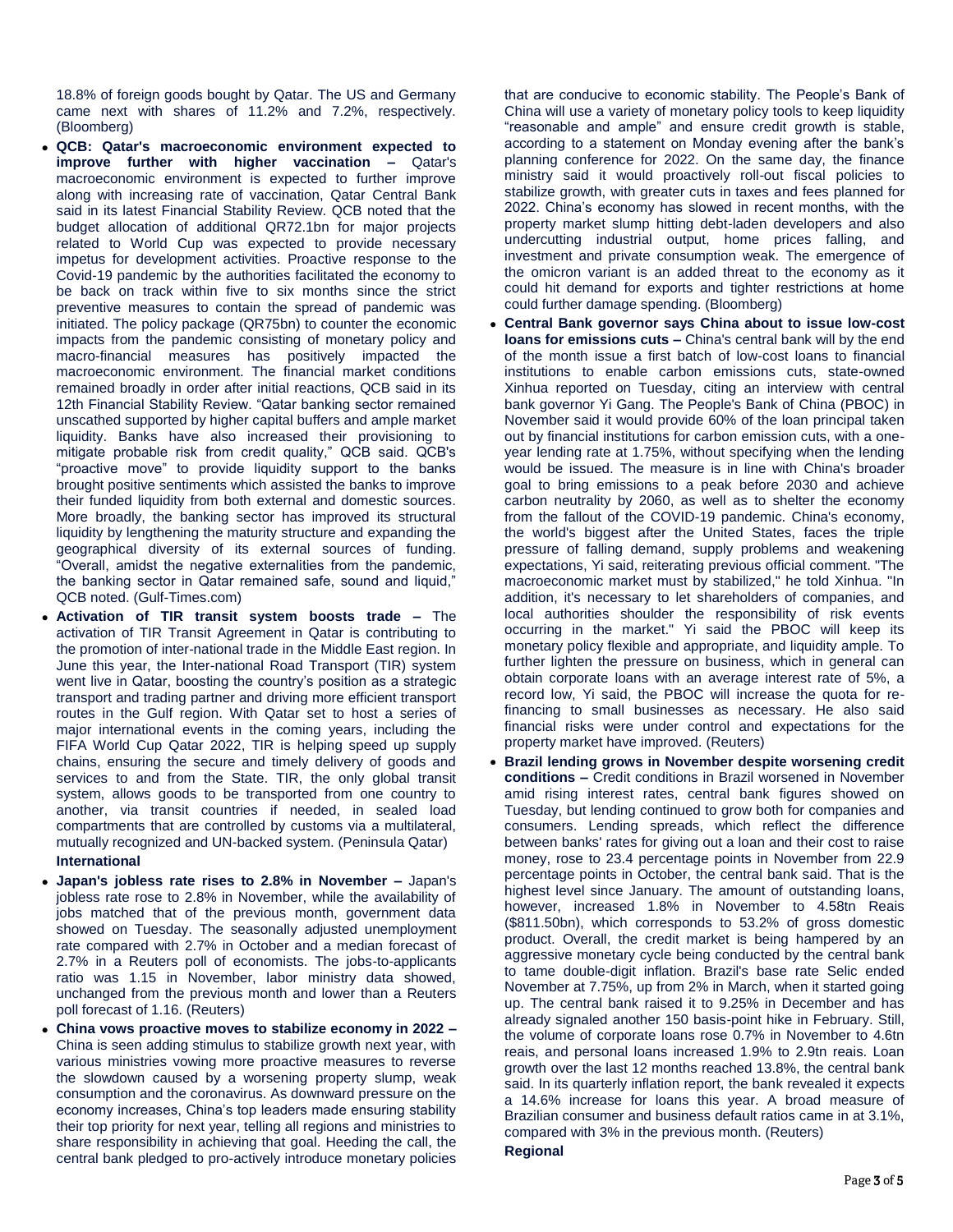- **Saudi Arabia's November net foreign assets rise to SR1,676.9bn –** Saudi Arabian Central Bank SAMA has published foreign assets and reserves data for November on website. Total reserve assets rose to SR1,741.52bn from SR1,690.5bn in October Investment in foreign securities fell to SR1,119.1bn from SR1,119.9bn in October FX and deposits abroad rose to SR525.19bn from SR472.8bn in October (Bloomberg)
- **Saudi Arabia's November M3 money supply rises 6.3% on year –** Saudi Arabian Central Bank in Riyadh has published data on monetary aggregates for November on website. M2 money supply rises 4.2% from year ago. M1 money supply rises 5.2% from year ago. (Bloomberg)
- **Saudis seen cutting Arab light OSP by \$1.25 to asia for February –** Saudi Aramco may reduce the official selling price of Arab Light crude by \$1.25/bbl m/m for February sales to Asian customers, according to the median estimate in a Bloomberg survey of six refiners, traders. February Arab Light OSP differential estimated at \$2.05/bbl premium to Oman-Dubai benchmark vs \$3.30/bbl premium for January (Bloomberg)
- **Saudi Chemical buys rights to Eli Lilly'S Cialis in Saudi Arabia –** Saudi Chemical Co. signs agreement to acquire all prescription rights of Cialis (5mg and 20mg) in Saudi Arabia. AJA Pharmaceutical Industries, a subsidiary of Saudi Chemical, would become the manufacturer and supplier for Cialis in Saudi Arabia. Cialis annual revenue in Saudi Arabia is expected to reach about SR100mn. (Bloomberg)
- **State media: Saudi Arabia to finalize Riyadh 2030 strategy next year –** Saudi Arabia has delayed the launch of a major development strategy for the city of Riyadh up to 2030 until next year due to some "incomplete elements", the state news agency SPA reported on Tuesday. SPA said the development strategy for the capital is to be "finalized" in 2022. Saudi Arabia is investing \$220bn to transform Riyadh into a global city by 2030, and expects to attract a similar amount of investment from the private sector, the head of the royal commission for the capital told Reuters in January. (Zawya)
- **SASCO to distribute 2% dividends for 3Q21 –** The board of Saudi Automotive Services Company (SASCO) has approved to distribute cash dividends, equivalent to 2% of the capital, for the third quarter (3Q) of 2021. The cash dividend distribution stands at 20 halalh per share, aggregating at a total value of SR12mn, according to a bourse filing on Tuesday. The entitlement date was set on Sunday, 2 January 2022. (Zawya)
- **Saudi's SISCO, Amiantit consider IPO of subsidiary Tawzea at 15-30% stake, says CEO –** Saudi Industrial Services Co., SISCO, along with its partner Amiantit are considering offering a 15 to 30% stake in an initial public offering of their subsidiary, the International Water Distribution Co. Tawzea. SISCO's Chief Mohammed Al-Mudarres told CNBC Arabia that no final decision has been taken with regards to the final stake and offer price. It will only be determined upon completion of the study by the designated financial advisor of IPO, Wasatah Capital. (Zawya)
- **Saudi Central Bank issues draft rules on real estate refinancing –** The Saudi Central Bank has issued preliminary draft rules on new regulations for real estate refinancing companies. The rules aim to contribute to the development of the finance sector promoting growth and stability in the secondary market for real estate finance. The bank said these would provide better ways for real estate financiers to finance the beneficiaries' ownership of housing. (Zawya)
- **Saudi Arabia to fully employ locals in 3 sectors to create up to 10,000 jobs –** Saudi Arabia will see localization of up to 10,000 jobs in 3 sectors on Thursday December 30, with almost

100% of employees being Saudis. The sectors include customs clearance, driving schools, and engineering technical professions. The decision will provide 2,000 jobs in customs clearance sector to Saudis and up to 8,000 jobs in the driving schools sector, Al Arabiya reported. (Zawya)

- **Oman sells OMR73mn 182-day bills at yield 0.776% –** Oman sold OMR73mn of bills due June 29, 2022 on December 27. The bills were sold at a price of 99.615, have a yield of 0.776% and will settle on December 29. (Bloomberg)
- **Warba Bank celebrates listing of \$250mn Tier-1 sukuk on Nasdaq Dubai –** Shaheen H. Al-Ghanem, CEO of Warba Bank, a leading Kuwaiti Islamic Bank, Tuesday rang the marketopening bell to celebrate the listing of the Bank's US\$250mn perpetual Tier-1 Sukuk on Nasdaq Dubai, in the presence of Hamed Ali, CEO of Nasdaq Dubai and Dubai Financial Market (DFM). This is the third Sukuk listing by Warba Bank on Nasdaq Dubai, following the listing of a US\$250mn and a US\$500mn instrument in March 2017 and October 2019 respectively. The latest issuance was priced at 4% and oversubscribed by 4.4 times. (Zawya)
- **New finance minister, opposition lawmakers in Kuwait's cabinet –** Kuwait formed a new cabinet on Tuesday with a new finance minister and including three opposition lawmakers following a standoff between previous governments and the parliament. Oil Minister Mohammad al-Fares was reappointed. Abdul Wahab Al-Rasheed, head of the non-governmental Kuwait Economic Society, replaced Khalifa Hamada as finance minister. The new health minister is Khaled Al-Saeed, whose predecessor had steered Kuwait through the COVID-19 pandemic. This is the Gulf state's third cabinet this year after the previous governments resigned in the standoff that had hindered state efforts for fiscal reform. (Reuters)